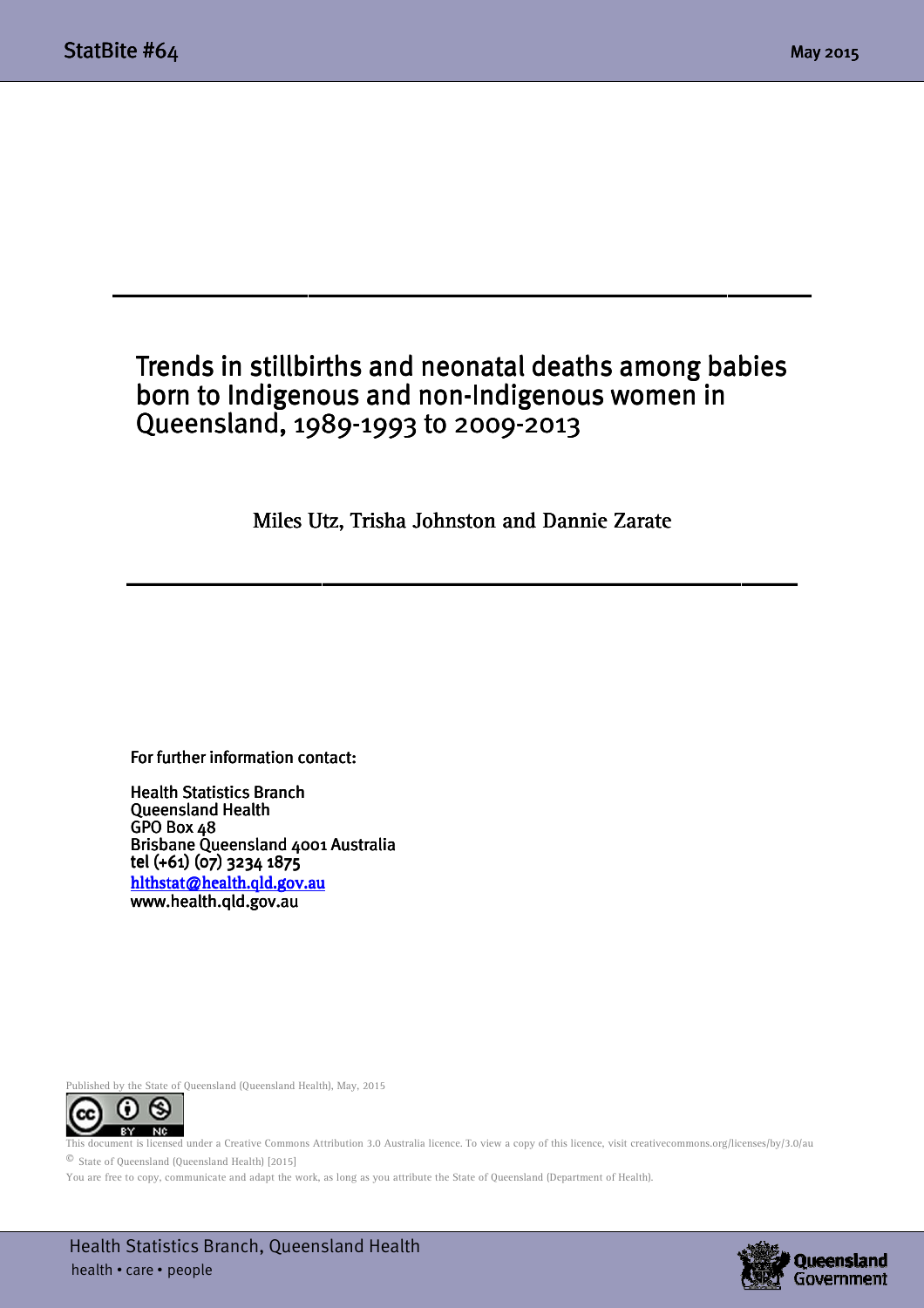## Trends in stillbirths and neonatal deaths among babies born to Indigenous and non-Indigenous women in Queensland, 1989-1993 to 2009-2013

Miles Utz, Trisha Johnston and Dannie Zarate Health Statistics Branch, Queensland Health

Across Australia, rates of adverse perinatal outcomes among babies born to Indigenous<sup>\*</sup> women are higher than among babies born to non-Indigenous women. In Australia in 2012 babies born to Indigenous women were 1.5 times more likely to be stillborn compared to babies born to non-Indigenous women, 1.8 times more

likely to die in the neonatal period and 1.7 times more likely to be born preterm<sup>1</sup>. While perinatal mortality and preterm birth rates among babies born to Indigenous women have declined over the last decade<sup>1-3</sup>, these figures illustrate that a substantial gap remains.

This Statbite examines the trends in stillbirths, neonatal deaths, preterm births and low birthweight babies in Queensland and the gap between these outcomes in births to Indigenous and non-Indigenous women. This report updates and expands upon previous research from the Health Statistics Branch<sup>4</sup> to examine whether perinatal disparities have diminished in recent years. All singleton births were extracted from the Queensland Perinatal Data Collection (PDC) from 1989 to 2013. Data were aggregated into five year intervals for analyses to minimise the impact of random variation in rates due to the small numbers of outcomes that occur in a single year.

#### Stillbirth

Overall stillbirth rates declined over the study period in births to Indigenous women (APC† : -2.2; 95% CI: -3.2,-1.2) but did not change among births to non-Indigenous women (APC: -0.0; 95% CI: - 0.4, 0.3) (Figure 1 and Table 1). In the most recent 5 year period (2009-2013), babies born to Indigenous women were 1.5 (95% CI: 1.3, 1.8) times more likely to be stillborn than babies born to non-Indigenous women. This gap would be



\* The term Indigenous is used throughout this report when referring to Aboriginal and Torres Strait Islander people collectively.

<sup>†</sup> APC: Annual Percent Change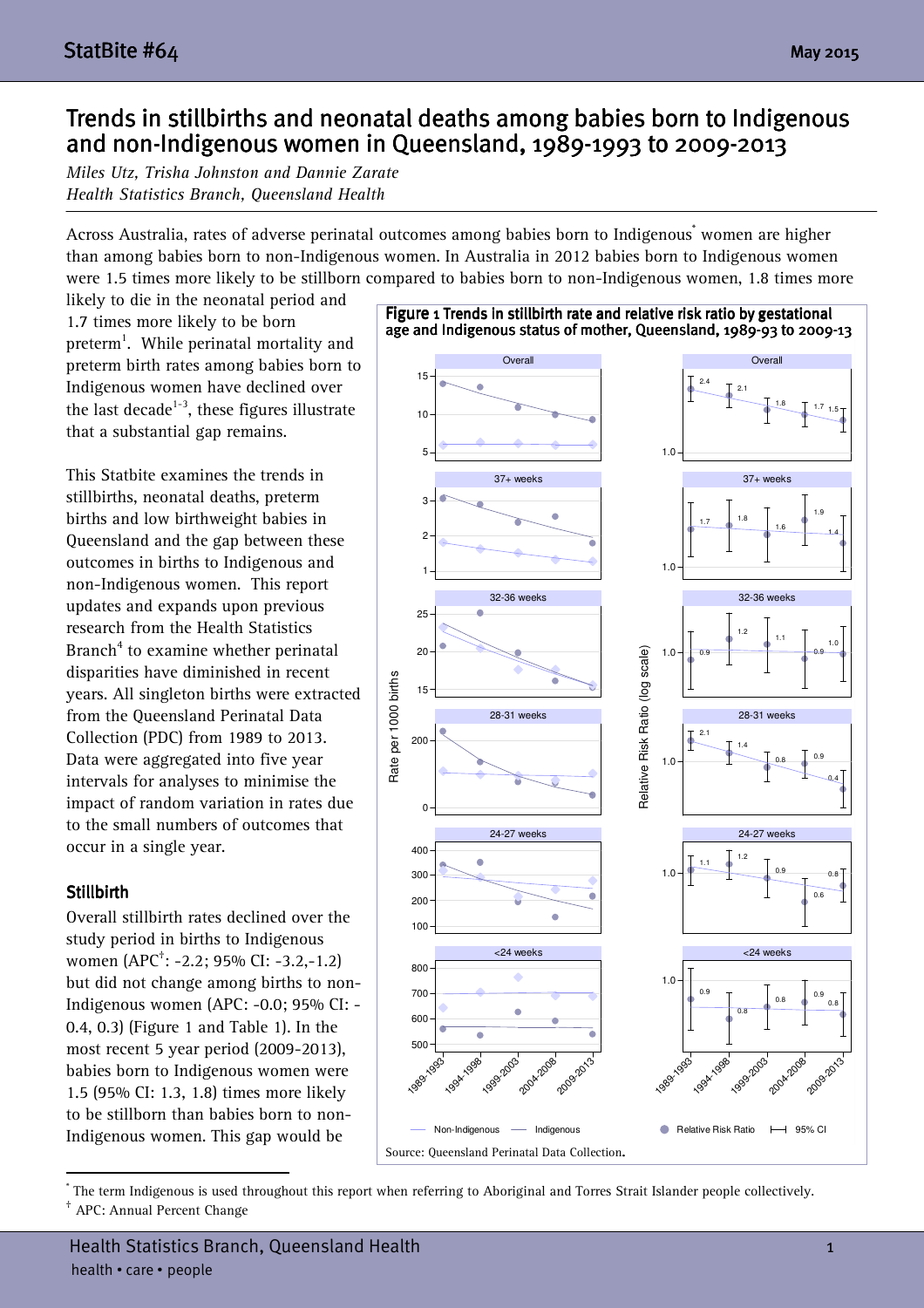## $StatBite #64$  May 2015

closed if the number of stillbirths among Indigenous women for the five year period was reduced from 167 to 108. This equates to about 12 fewer stillbirths per year. While a gap still remains, the disparity in stillbirth rates has reduced over time. The relative risk ratio significantly decreased (APC: -2.2; 95% CI: -3.1,-1.2), driven by the significant decline in the stillbirth rate for births to Indigenous women.

The pattern of disparities differed after stratifying by gestational age $^{\ddagger}$ . Between 24 and 31 weeks, stillbirth rates declined at a significantly faster rate for babies born to Indigenous women than for babies born to non-Indigenous women, while stillbirth rates for pre-viable (<24 weeks) babies did not change over the time

period. Between 32-36 weeks, stillbirth rates decreased significantly for babies born to both Indigenous and non-Indigenous women with no disparity over the study period. The largest disparity was observed for babies born at term (37+ weeks), where there was a decline in both groups with a slightly faster rate of decline among births to Indigenous women. The differential remains larger among this gestational age group than for others, but has declined over time and was not significant in the latest period (RRR ${}^{\rm s}$ : 1.4; 95% CI: 0.9, 2.0).

### **Neonatal Death**

Overall neonatal death rates significantly declined over the study period in births to Indigenous women (APC: -2.1; 95% CI: -3.3,-0.9) and births to non-Indigenous women (APC: -1.6; 95% CI: -2.1, -1.2) (Figure 2 and Table 1). In the most recent 5 year period (2009-2013), babies born to Indigenous women were 2.4 (95% CI: 2.0, 3.0) times more likely to die in the neonatal period than babies born to non-Indigenous women. This gap would be closed if the number of neonatal deaths among babies of Indigenous women for the five year period reduced from 117 to 48. This equates to about 14 fewer neonatal deaths per year. The disparity in neonatal death rates did not significantly reduce over time (APC: - 0.5; 95% CI: -1.7, 0.7).



Figure 2 Trends in neonatal death rate and relative risk ratio by

1

<sup>‡</sup> Analyses include terminations of pregnancy that are in-scope of the PDC. Interpretation of results, particularly for shorter gestational ages, should take this into consideration. See Limitations for further details.

<sup>§</sup> RRR: Relative Risk Ratio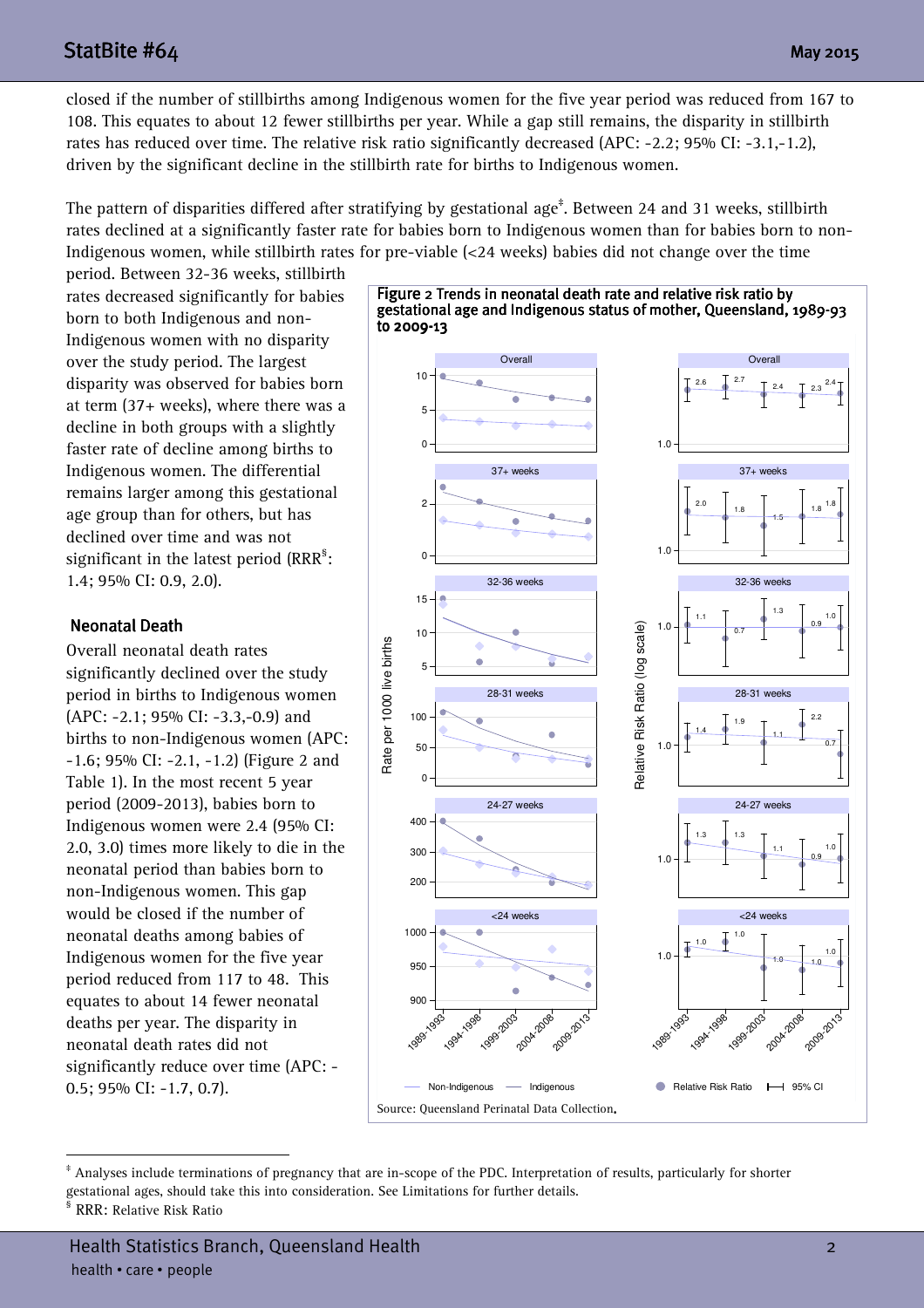## $StatBite #64$  May 2015

Analyses by gestational age showed that neonatal death rates significantly decreased for babies born to Indigenous and non-Indigenous women in all viable gestational age groups (24 weeks or more), with babies born between 28-31 weeks showing the most rapid relative decrease in neonatal mortality rates over the study period. There were no statistically significant changes among pre-viable babies (<24 weeks). Disparities in neonatal deaths largely disappeared after stratifying by gestational age. The only outstanding disparity was observed for babies born at term (37+ weeks). The gap among term babies did not significantly reduce over the study period.

#### **Discussion**

The disparity in stillbirths between babies born to Indigenous women and babies born to non-Indigenous women significantly declined from 1989 to 2013, while the disparity in neonatal deaths also declined but not significantly. After stratifying analyses by gestational age, a significant disparity remains for neonatal deaths among babies born at term, but the gap has closed in other gestational ages, both for neonatal deaths and stillbirths. In the case of stillbirths, a similar study of stillbirths in Queensland attributed this disparity at term to maternal diabetes, perinatal infection, fetal growth restriction and unexplained antepartum fetal death $^5$ .

While gaps in adverse perinatal outcomes largely narrowed within each gestational age stratum, a larger proportion of births to Indigenous women are preterm\*\* or of low birthweight\*\* compared with births to non-Indigenous women (Figure 3, Figure 4 and Table 1).

The rate of preterm (<37 weeks) birth to Indigenous women only slightly decreased over the study period (APC: - 0.1; 95% CI: -0.4, 0.2). The apparent closing of the gap is due to the increasing preterm birth rate among babies born to non-Indigenous women (APC: 0.6; 95% CI: 0.5, 0.7), driven mostly by an increase in slightly preterm births (32-36 weeks). This finding of increasing preterm birth rates is consistent with national results published by the Australian Institute of Health and Welfare $^3$  and the World



Health Organisation who reported a global increase in preterm birth rates over the last two decades<sup>6</sup>. Higher risk of preterm birth, particularly among Indigenous women, has been found to be associated with smoking during pregnancy, poor social support, pre-existing diabetes and lower attendance of antenatal care<sup>7</sup>.

Analyses include all singleton births, regardless of whether the baby was stillborn or live born. Reporting of preterm birth and low birthweight typically restrict analyses to live births only. Such an approach underestimates the true burden of preterm birth $^6$  and low birthweight. In addition, analyses include terminations of pregnancy and interpretation of results should take this into consideration. See Limitations for further details.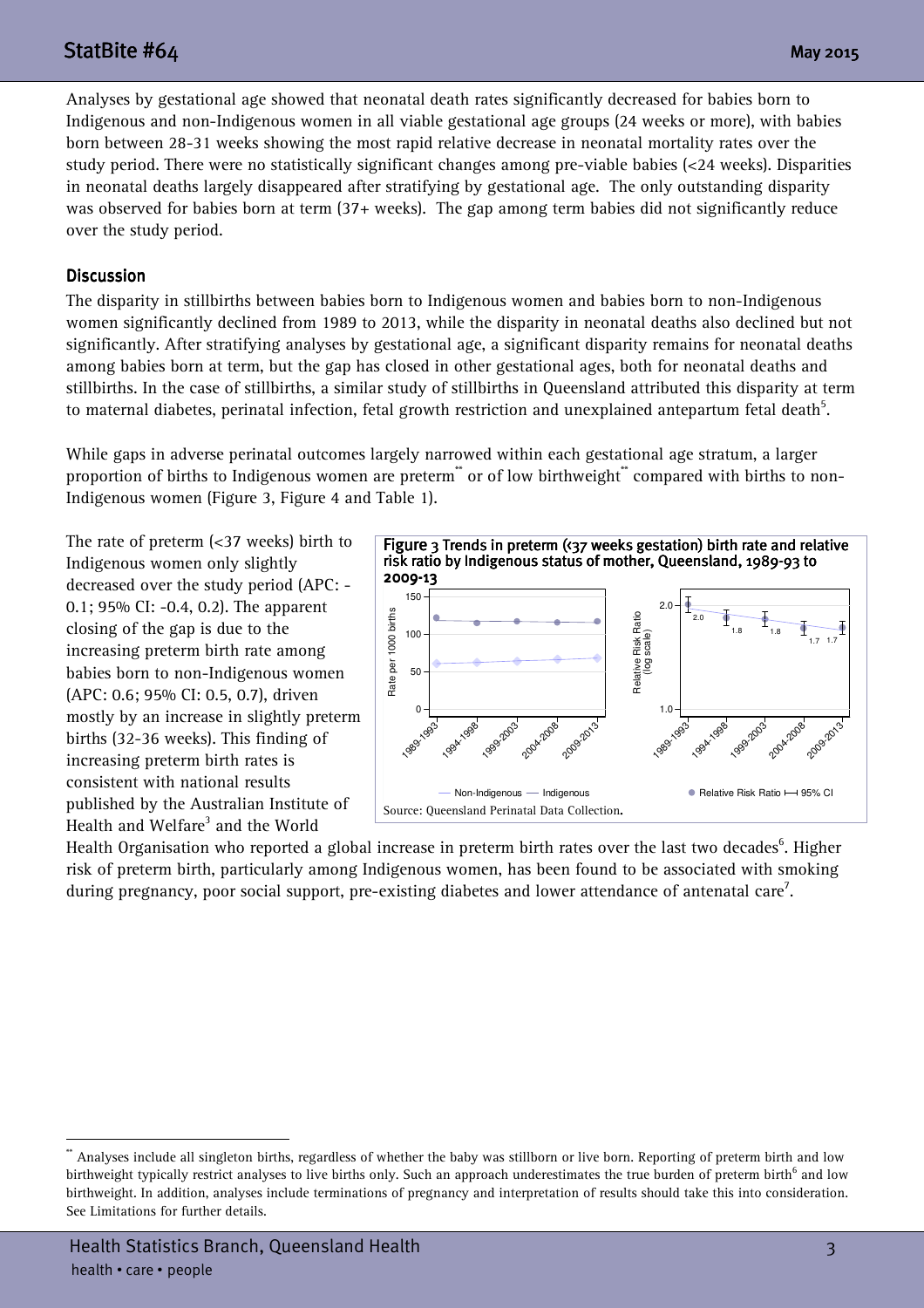# $StatBite #64$  May 2015

Overall, the proportion of low birthweight babies born to both Indigenous and non-Indigenous women and the relative disparity has not significantly changed over the study period (APC: -0.2; 95% CI: -0.5, 0.2). This is also consistent with national results<sup>3</sup>. However, at term (37+ weeks) there has been a significant decline in the proportion of low birthweight births to non-Indigenous women. No change was observed in the proportion of low birthweight babies born at term to Indigenous women.



#### Conclusion Conclusion

The gap in adverse perinatal outcomes between babies born to Indigenous and non-Indigenous women has diminished from 1989 to 2013 but an apparent disparity remains for babies born at term. In addition, there has been no change in the proportion of preterm or low birthweight births to Indigenous women, and the overall disparity in outcomes is likely to remain until the gestational age/birthweight distribution of babies born to Indigenous women reconciles with that of babies born to non-Indigenous women.

#### Limitations Limitations

These analyses include terminations of pregnancy that are in-scope of the Queensland Perinatal Data Collection i.e. that occurred after 20 weeks gestation or where the baby weighed 400g or more. Over the past few decades there has been a suspected increase in the number of pregnancies that end in termination due to an increase in detection of severe fetal abnormalities<sup>8</sup>. It is possible that detection of fetal abnormality and resultant termination rates differ by Indigenous status of mother, and hence interpretation of stillbirth (and to a lesser extent neonatal death) rates from these analyses must take this into consideration, most notably in shorter gestational age strata.

Similarly, rates of preterm birth and low birthweight reported in this Statbite also include terminations of pregnancy. However, rates and trends were calculated with stillbirths (and therefore the majority of terminations) excluded and results showed the same patterns as those reported in this Statbite. Hence, the inclusion of terminations does not seem to have impacted on the trends or differentials for preterm birth and low birthweight.